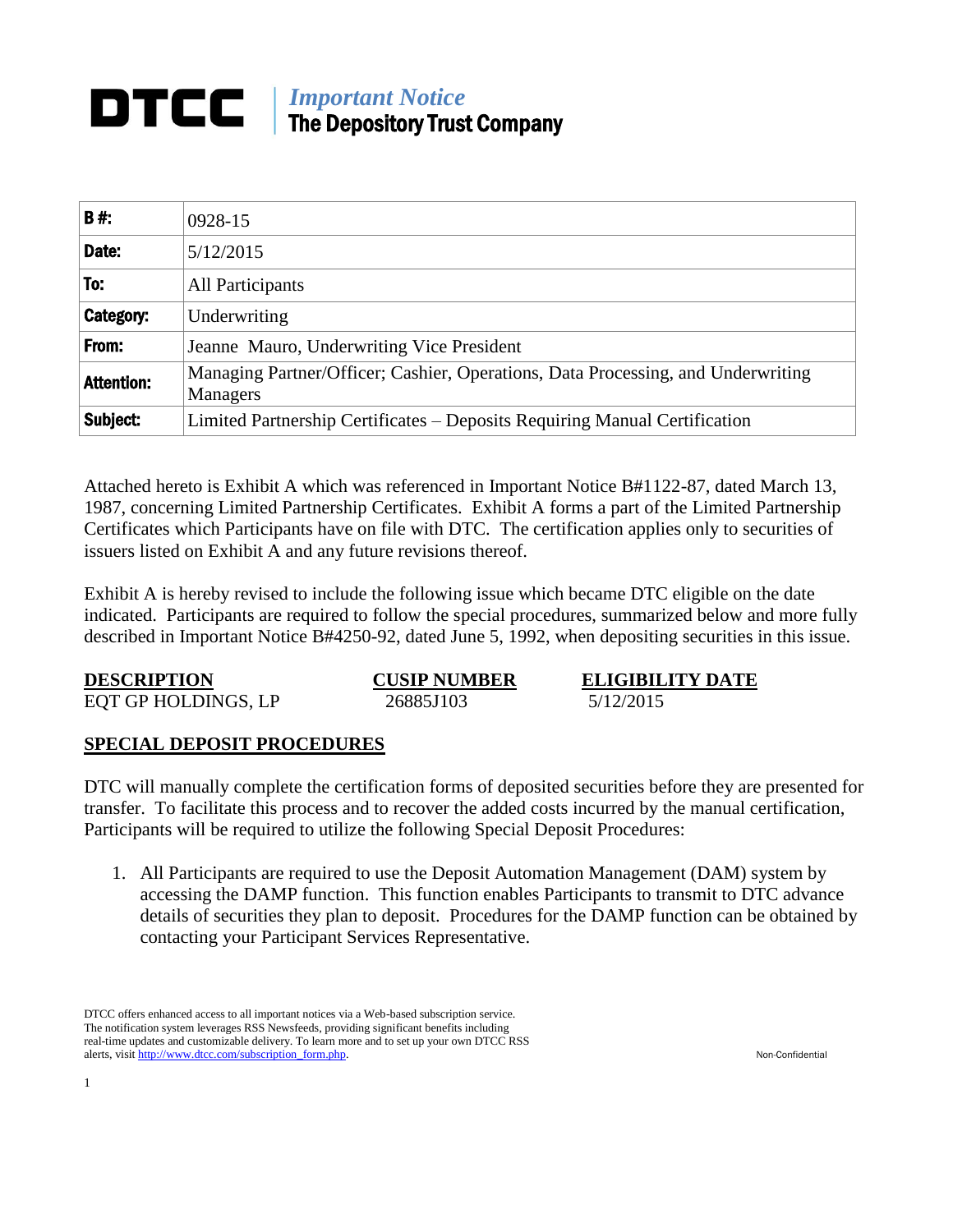**Note:** Participants are requested to deposit no more than 100 certificates per Legal Deposit (DAM) ticket.

- 2. The Legal Deposit (DAM) ticket and the attached securities must be presented to DTC's Central Delivery Department, Window #7, **between the hours of 2:00 p.m. to 6:00 p.m. (ET) only**. All such deposits will be processed as next-day deposits, in accordance with regular next-day deposit procedures.
- 3. The certification form appearing on the back of a deposited certificate must be left blank for completion by DTC. The transfer assignment form and other areas of the back of the certificate must be completed by the Participant in the normal manner. A separate certification form attached to multiple certificates with the same registration, and identical to the form appearing on the back of the related certificates, will be accepted and is encouraged.
- 4. All other procedures and fees regarding DTC's Full Service Legal Deposit program will apply to these deposits

\*\*\*\*\*

Participants will be advised of additional limited partnership issues made eligible, including those requiring the above Special Deposit Procedures, via future Important Notices. In the event certification requirements are waived and the Special Deposit Procedures are no longer required for a given issue, DTC will similarly advise Participants via an Important Notice. In addition, Exhibit A is also published quarterly under the "Limited Partnership Issue List" on the page entitled "Limited Partnerships Securities subject to Special Deposit Procedures" in DTC's Reference Directory.

Questions regarding the Special Deposit Procedures may be directed to Richard Merckling, Legal Deposits Manager, at (212) 855-8362.

In addition, any questions or comments regarding the eligibility of Limited Partnerships may be directed to John Silvester, Underwriting Department Supervisor, at (212) 855-3316, or Dennis Colacino, Director, at (212) 855-3727.

**Attachments**